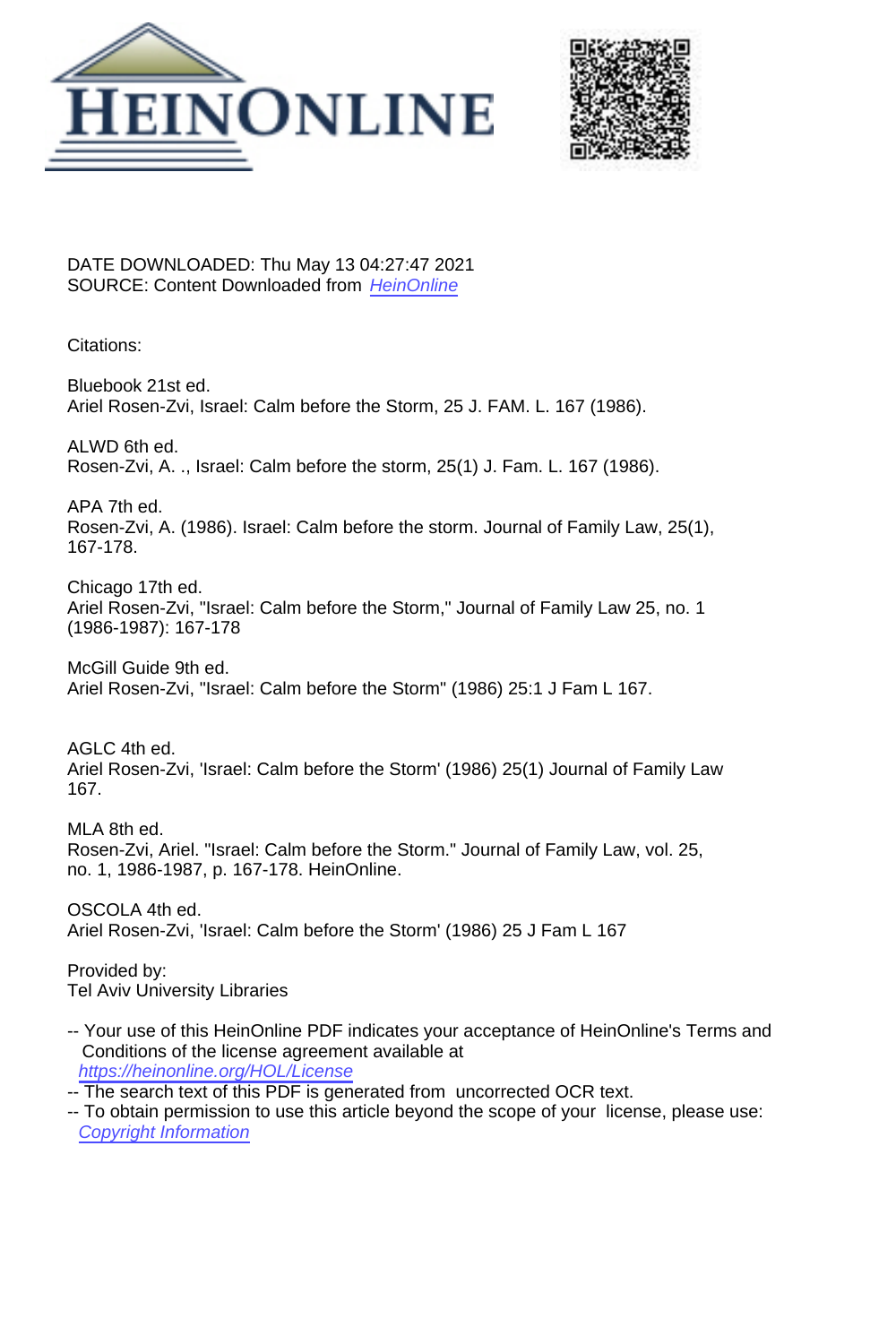# **ISRAEL: CALM BEFORE THE STORM**

## Dr. Ariel Rosen-Zvi\*

## I. INTRODUCTION

The developments during the year 1985 in the realm of family law were characterized by the depth of involvement of the Supreme Court in problem-solving. A substantial number of the matters dealt with touched on the issue of spousal property and extending the rights of cohabitants. For many years now the Israeli legislature has not taken the initiative in the field of family law; the sole law enacted this year was the amendment of the Succession Law which increased the spouses' share of an inheritance. In spite of the urgent necessity to adjust the law to social reality, the Ministry of Justice awaits the report of a public committee composed of judges, legal advisers, social workers and family counsellors. The committee is working on proposals for reforms in family law and its recommendations will be submitted to the Minister during the first half of 1986. The committee, however, will not submit recommendations for changes regarding the laws of marriage or divorce, which in Israel are dealt with by religious courts of the different religious communities which have been recognized by the government; these matters were expressly excluded from the committee's terms of reference. One reason for this exclusion was to avoid upsetting the delicate balance between the religious and secular public. In the field of family law the influence of religion on the State is still very great for various ideological reasons and there is no reason to assume that this situation will change in the near future. Despite the urgent necessity to adjust the law to the needs of a secular society, whose outlook diverges widely from that of the religious law, the parliamentary majority, as representative of the secular society, does not have sufficient power to contend with the ideology of the Jewish tradition which is thousands of years old.

**<sup>\*</sup>** Faculty of Law, Tel Aviv University.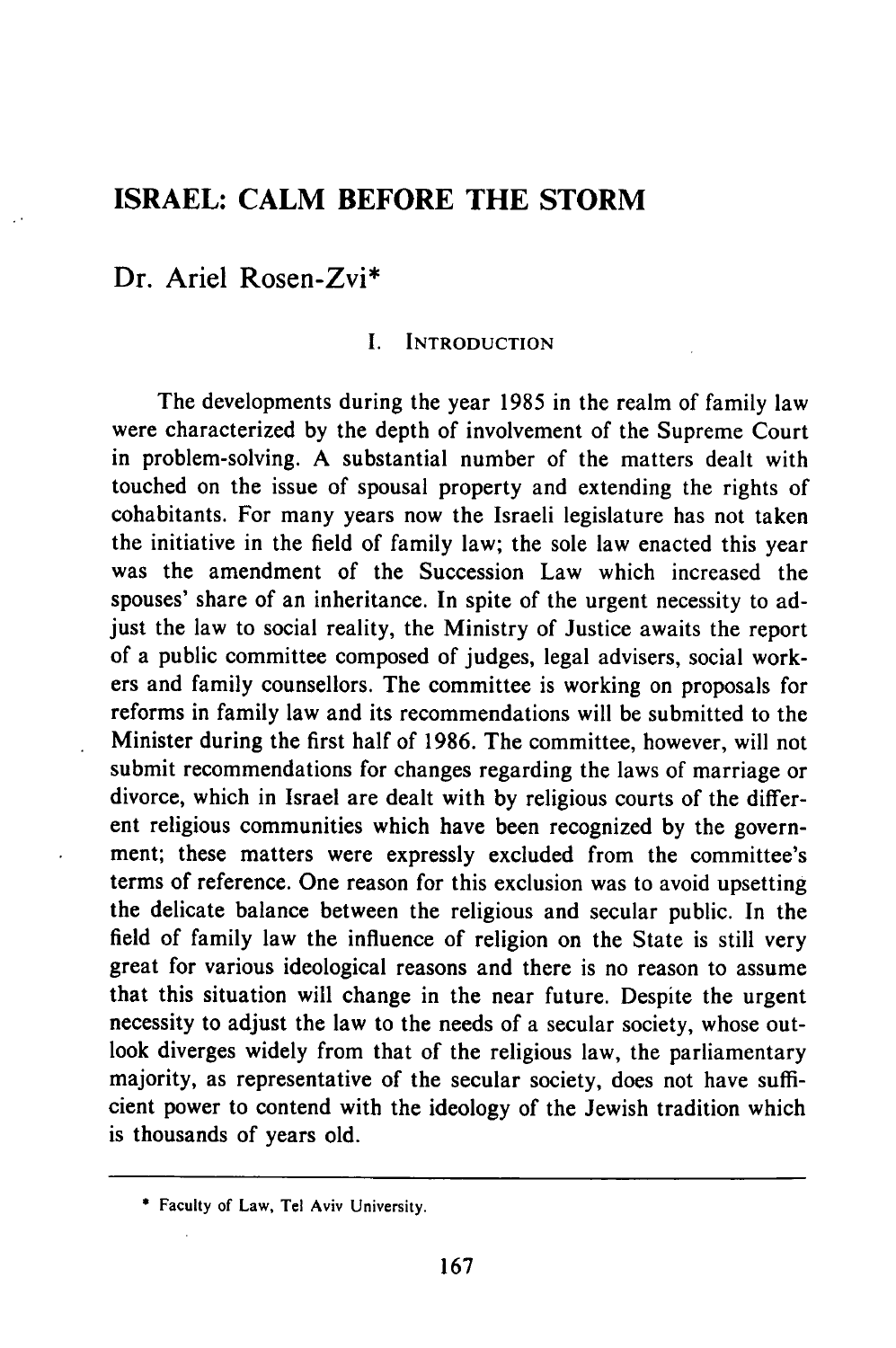## *JOURNAL OF FAMILY LAW*

### II. MATRIMONIAL **PROPERTY**

Spouses who were married before 1974 benefited this year from an appreciable extension of the effect of the co-ownership presumption. In the previous edition of the *Annual Survey of Family Law* we pointed out that the swinging pendulum of the co-ownership presumption was evidenced not only in the variation between different periods, but even within the same period where one discerned expansion and contraction of the rule regarding different matters.' We showed that the court had not been consistent in its approach. In certain contexts (i.e., implications on third parties) the co-ownership presumption was broadened while in others it was narrowed. This year there is a consistent and remarkable line of decisions expanding the principle of co-ownership.

This tendency is particularly noticeable in the expansion of the coownership presumption over different categories of property. In the past, judgments on the question of whether business assets formed part of the co-ownership were contradictory.2 Until a year ago, there was a marked tendency in the court not to settle for the presumption of coownership but to require clear proof of the intent of the parties in order to include those assets in the co-ownership. The court had not been satisfied with those elements which formed the basis for applying the presumption, namely, living together in harmony and joint effort on the part of the spouses.

In a series of decisions during **1985** the court held that business assets as well as family assets were elements of the co-ownership presumption and were to be treated in the same way.<sup>3</sup> The court distinguished the previous contradictory decisions **by** saying that they were based on special facts and noted that in the previous decisions the spouses intended to exclude business assets from the co-ownership. Moreover, the court returned to the case law of the early sixties when it did not distinguish between different types of property but, rather, stated that regular family life with a joint spousal effort constituted "the source of the typical intent to include in the co-ownership both

**A.** Rosen-Zvi, *Israel,* **8 ANNUAL SURVEY OF** FAM. **L.. 83, 85** (M. Freeman, **ed. 1985).**

**C. App. 630/79** Lieberman v. Lieberman **35** (IV) P.D. **359 (1981)** as against **the** earlier case **(C. App. 253/65** Briker v. Briker 20 **(I)** P.D. **589 (1966)).**

**<sup>1</sup> C. App. 724/83** Bar-Natan v. Bar-Natan (1985)(not **yet** published); **C. App. 122/83** Basilian v. Basilian (1985)(not **yet** published). In those two **cases** the assets in dispute were shares in a private company.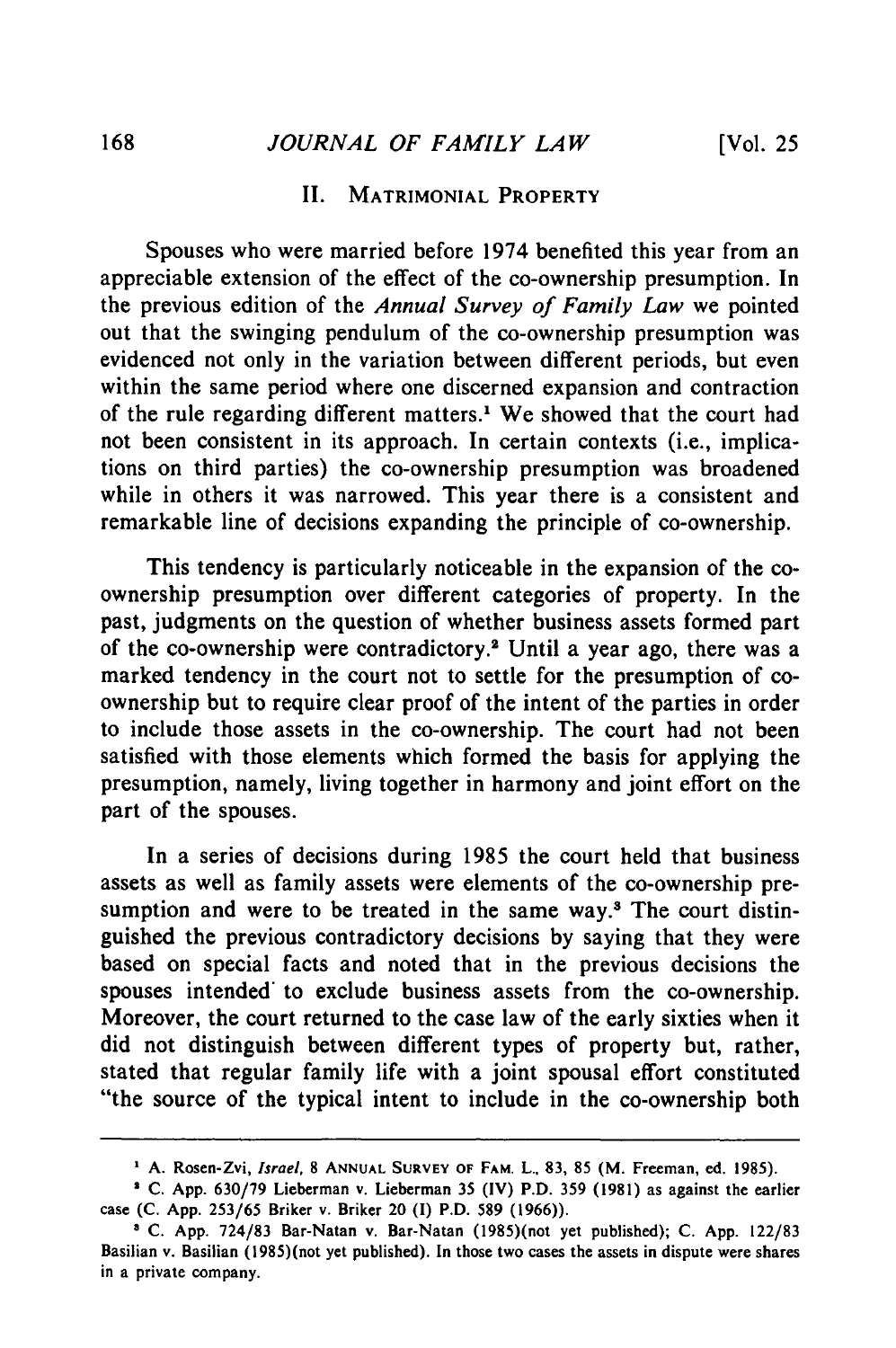**1986-87]**

*ISRAEL*

family and business assets."<sup>4</sup>

There is no justification for distinguishing between these two types of property when dealing with the guiding principle which forms the basis of the rules of the co-ownership presumption. If joint effort is the basis of the co-ownership then the question, *which type of asset* results from the joint effort, is not the determining factor. Such a distinction is likely to serve as an incentive to invest the family money in a certain type of asset with the specific purpose of keeping one's options open in the event of divorce. This approach injures spouses who invest their best years in running the home and raising the children. Life insurance policies have also been included in the assets comprising the coownership.'

The more the scope of assets included in the co-ownership was broadened, the more difficult it became to rebut the co-ownership presumption. Thus, for example, it has been determined that even though certain assets are registered in the name of one of the spouses and others are registered in the names of both spouses, this alone will not be sufficient to rebut the co-ownership presumption.<sup>6</sup> In one instance, a husband who concealed substantial assets from his wife and never involved her in the management of those assets, with the express intent of keeping her from any contact with his business, failed in his attempt to rebut the presumption that those assets formed part of the co-ownership.7 Also, regarding the ownership of a corporation, the fact that very few shares were registered in the name of the wife while a substantial number were registered in the name of the husband would not be considered as proof of the intent of the spouses to divide the shares unequally between them. In the past, such an unequal registration was accepted as sufficient proof to rebut the co-ownership presumption<sup>8</sup> and the court determined that this registration was substantive (not merely a formal registration) and made pursuant to an arrangement between the spouses. In the present situation the registration was considered purely formal.<sup>9</sup>

These decisions weaken the contractual source (concentrating in-

*Id.* at **C. App. 122/83.**

**C. App. 724/83,** supra note **3.**

**<sup>O</sup>C. App. 122/83,** supra note **3.**

**<sup>7</sup> C. App. 724/83,** supra note **3.**

**<sup>8</sup> C. App. 780/80** Goldberg v. Goldberg **37 (II)** P.D. **757, 760 (1983).**

**<sup>\*</sup> C. App. 724/83, supra** note **3.**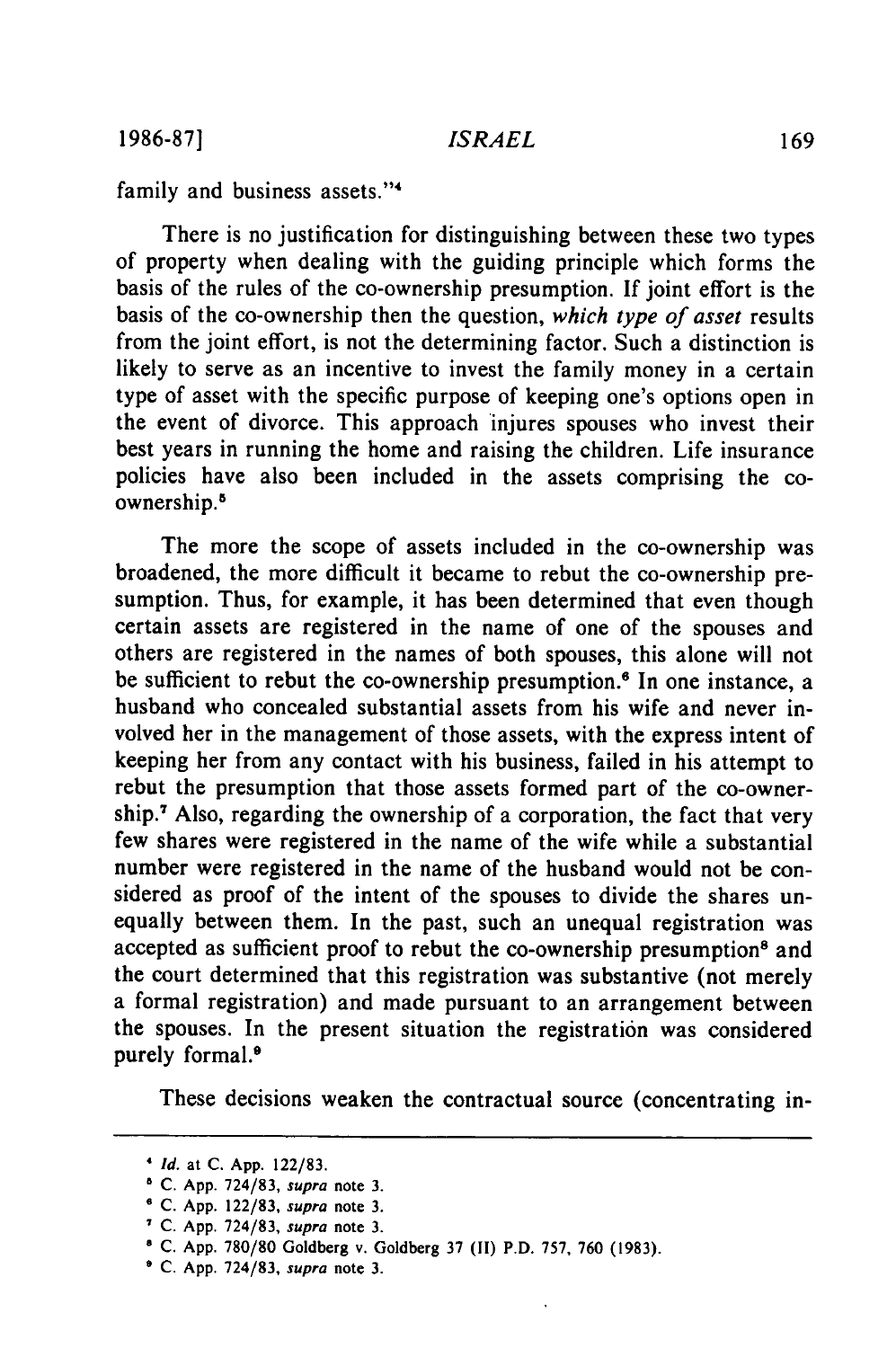stead on the intent of the parties) which served previously as the formal basis for the creation and development of the co-ownership presumption, which in fact was a legal fiction. Gradually the co-ownership presumption is becoming entrenched as an independent, matrimonial property regime as if it were a statutory regime. The notion of using the laws of contract as a formal basis, which enabled the court to create the rules of co-ownership presumption, has been obscured. The laws of contract have been left in the background and the court's attribution of the intentions of reasonable and normal spouses is the most decisive. The law today is anchored in family law as an inseparable part of the general law.

With respect to couples married after the beginning of 1974 the law which applies is Chapter 2 of the Spouses (Property Relations) Law 5733-1973 which determines a matrimonial property regime of deferred balancing of resources (community of surplus principle) upon the termination of the marriage in consequence of divorce or of the death of one spouse. In a previous survey<sup>10</sup> we stressed the weak point of such a statutory regime in a legal system where, for the majority of the population (the Jewish public), it is difficult to obtain dissolution of the marriage without the agreement of the parties.<sup>11</sup> On this point serious criticism was levelled by the Supreme Court and various scholars.

Regarding such a property regime, the major part of this discussion will concentrate on the property agreement allowing the spouses to arrange their affairs in a way that is different from the arrangement stipulated in the law. In order for this property agreement to be legally binding it must be in written form and be confirmed by the District Court or a Religious Court. The function of the court in confirming the agreement is limited: it is passive and formal.<sup>12</sup> Although the court cannot delve into the contents of the agreement, its function is to find out whether it was signed without any mistake, misunderstanding, false representation, duress or undue influence.<sup>18</sup> Also, the court is obliged to ascertain whether the spouses understand the meaning and conse-

**<sup>10</sup> A. Rosen-Zvi, supra note i, at 83-84.**

**<sup>&</sup>quot;** On the **Act, see D.** Friedmann, Matrimonial *Property in Israel,* 41 **RABELS ZEITSCHRIFT** 112 **(1977); J.** Sussman, Matrimonial Property Relations in *Israel,* BEITRAGE **ZUM DEUTCHEN UND ISRAELICHEN PRIVATREHT 165 (1977).**

**<sup>&</sup>quot; C. App.** 543/82 Shtern v. Shtern **36** (IV) P.D. **752 (1982).**

<sup>&</sup>lt;sup>18</sup> The Court should not confirm an agreement between two males or between people who are married to another man or woman. Such an agreement is considered to be against public policy; *see* **C. App.** 640/82 Cohen v. Attorney General **39 (1)** P.D. **673, 680 (1985).**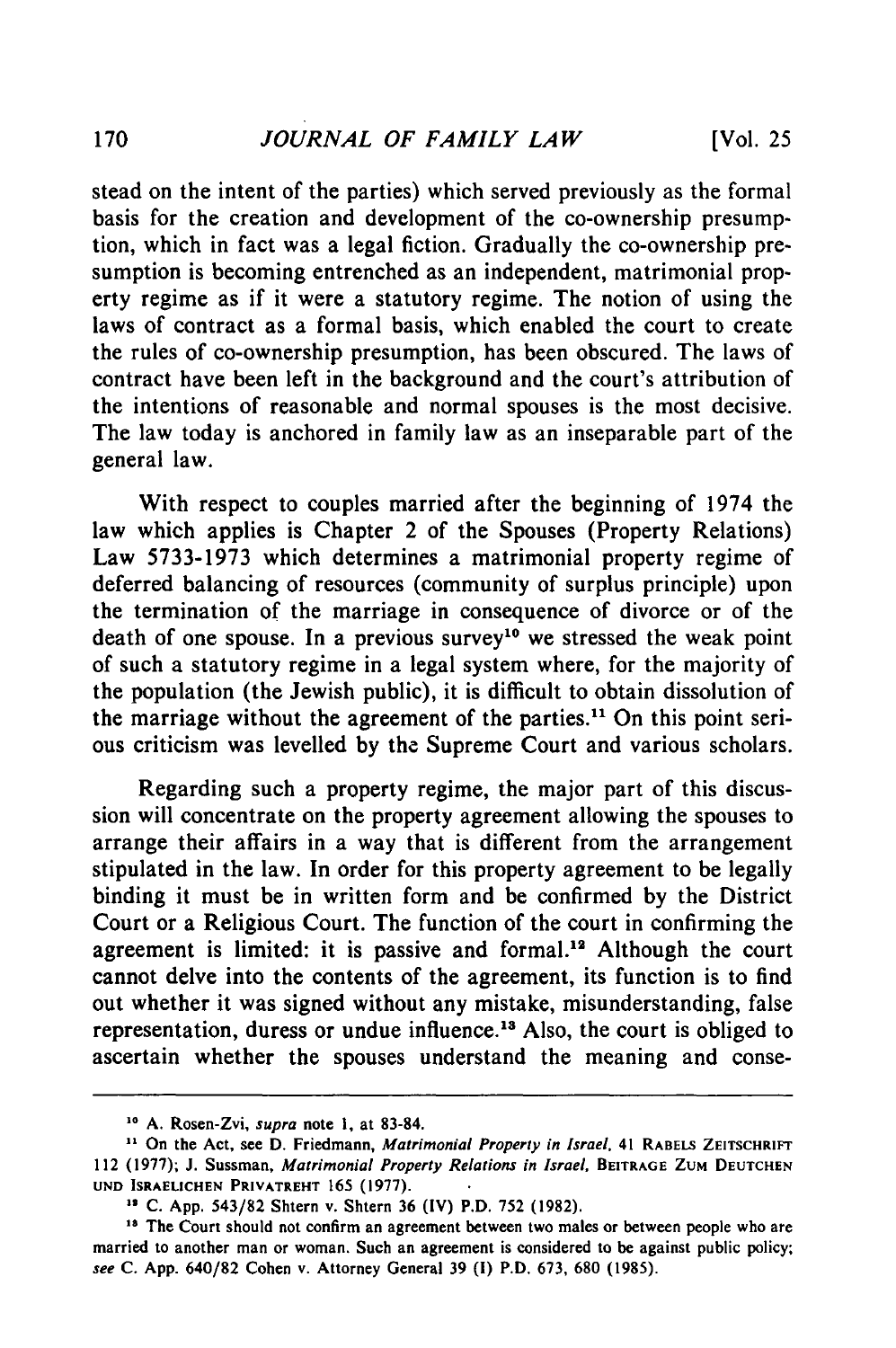#### *ISRAEL*

quences of the agreement. As to the content of the agreement, the governing principle is the spouses' autonomy of the will.<sup>14</sup>

A property agreement may serve as a general means to overcome the weak points in the law. Thus, for instance, it is possible to stipulate conditions as to time of realization of the balancing; one may determine an earlier period for the balancing of resources, for example, after the parties have been separated for a certain period of time.

Furthermore, the property agreement may fulfill an important and creative function in Israeli family law. It may serve an additional purpose by helping to overcome the difficulties encountered in the dissolution of the marriage. For example, an incentive for the dissolution of marriage, when it has broken down irretrievably, can be created by stipulating at the outset of the marriage that the spouse who refuses to grant a divorce in certain delineated circumstances will be subject to certain obligations. Toward the end of 1985 a suggestion was made in this direction in the context of research which I conducted and published.15 This research occupied a central position in the public debate. The religious groups argued that placing an obligation on a spouse as an incentive to divorce was contrary to the religious law which governed the spouses.<sup>16</sup> The argument continues but it appears that it may be possible to set up an agreement in such a manner that it will be accepted as legally binding in the District Court. The religious law will be influenced indirectly, but will not be asked to intervene in this matter.

In the absence of a mutual agreement to adjudicate before the Religious Court, that court lacks jurisdiction to make any decision regarding the property agreement. As a result of the binding force of the agreement, the parties will probably come to the religious court with a mutual agreement to dissolve the marriage. If the obstinate spouse still does not agree to the divorce he will be subject to a payment by virtue of the judgment of the District Court based upon the property agreement which cannot be annulled by the religious court. Spouses may, by contract, in a "do-it-yourself" manner, insert *indirectly* grounds for divorce based on no-fault and thus circumvent the rigidity of the religious law in the field.

**<sup>14</sup>C. App. 543/82,** *supra* note **12.**

**<sup>&</sup>quot; A. ROSEN-ZVI, TOWARDS SOLUTIONS OF FAMILY PROBLEMS (1985).**

<sup>&</sup>lt;sup>16</sup> Resolution of the Chief Rabbinate of Israel, published by the daily *Hatzofe*, Mar. 3, 1986.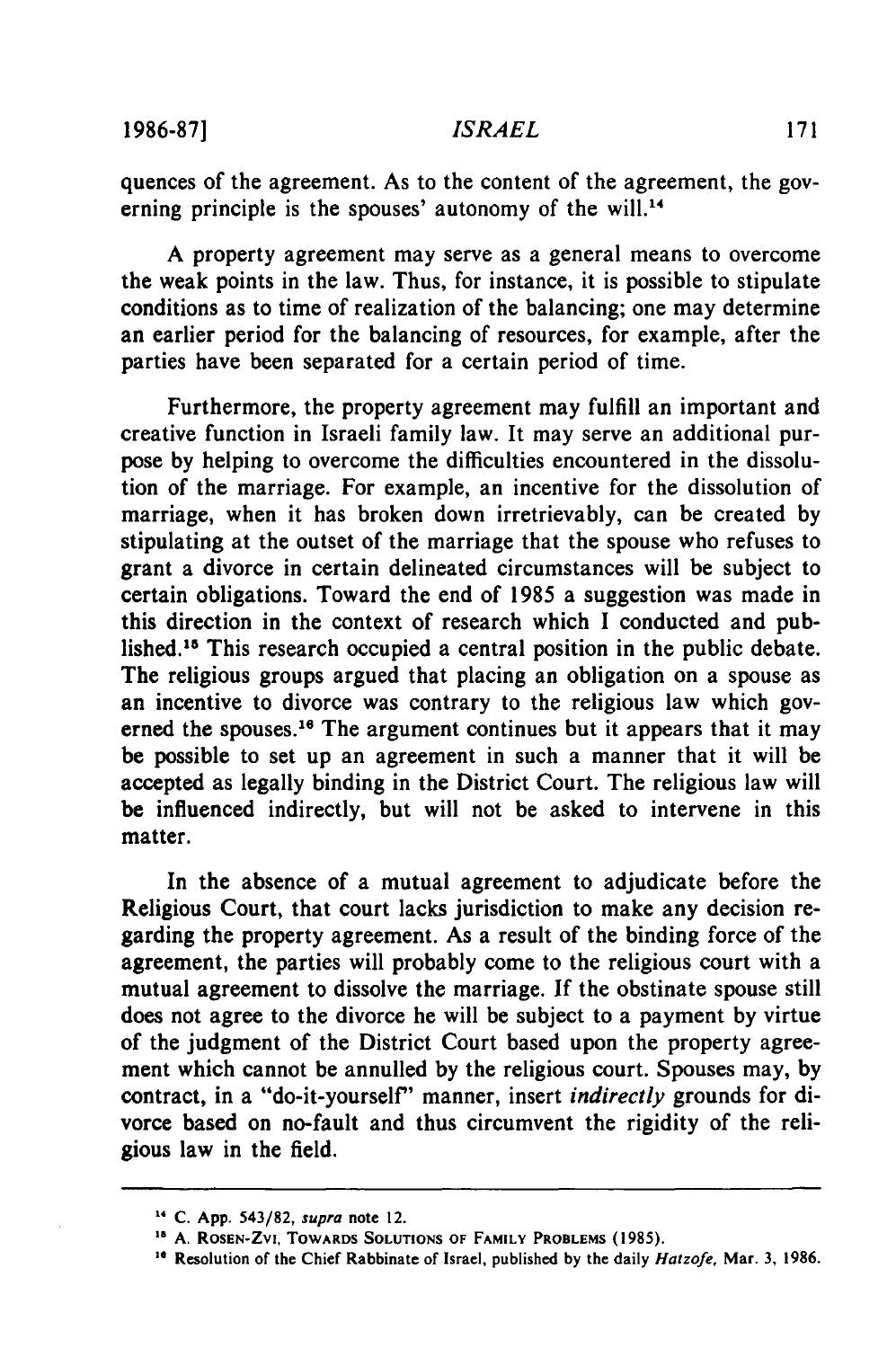It is expected that in the light of the aforementioned legal difficulties, the court's decision would serve as an impetus to utilize property agreements as a way of overcoming weak points in the Property Relations Law. In contrast to the decisions dealing with the co-ownership presumption, the decisions dealing with Property Relations Law were not, in my opinion, helpful in arriving at an appropriate property arrangement for those couples subject to the Property Relations Law.

This was demonstrated by a number of decisions rendered in the last year. It was determined that a mutual agreement signed by the parties but not confirmed by the court was invalid. The time for examining the consent of the parties was when the agreement was confirmed by the court and not at the time of signing. In the court's opinion the process of confirmation did not permit deliberation on the questions in dispute between the parties. Even if it were proved to the court that there was mutual agreement at the time of signing, with no dispute between the parties on this issue, the agreement would not be confirmed nor would it have any legal validity.<sup>17</sup> Such a court decision encourages non-compliance with agreements. It allows the spouse less interested in divorce to extort gradually greater benefits by exhausting the other spouse, which results in spousal suffering and harm to the children.

The court also broadened the term "property agreement" in the Property Relations Law which requires compliance with formalities. It restricted the possibility of reaching an agreement in writing or finding an implied contract in accordance with the intention of the parties manifested by their behavior, even when dealing with specific assets. The court determined that any agreement between the spouses, even with respect to a specific asset, relating to an arrangement upon termination of the marriage due to divorce or death of one spouse, was to be considered a property agreement.<sup>18</sup> As a result of this decision the right of a wife to one-half of the ownership in a dwelling which her husband had undertaken, in writing, to transfer to her was not recognized. The agreement provided, inter alia, that certain arrangements regarding the dwelling were to apply upon termination of the marriage. The court held that since the agreement was not valid and the husband had changed his mind, he was therefore free from the obligation he had taken upon himself. In the opinion of the court, only an agreement re-

**<sup>&</sup>quot; C. App. 4/80 Munk v. Munk 36 (III) P.D. 421 (1982).**

<sup>&</sup>lt;sup>18</sup> C. App. 169/83 Shay v.Shay (1985)(not yet published).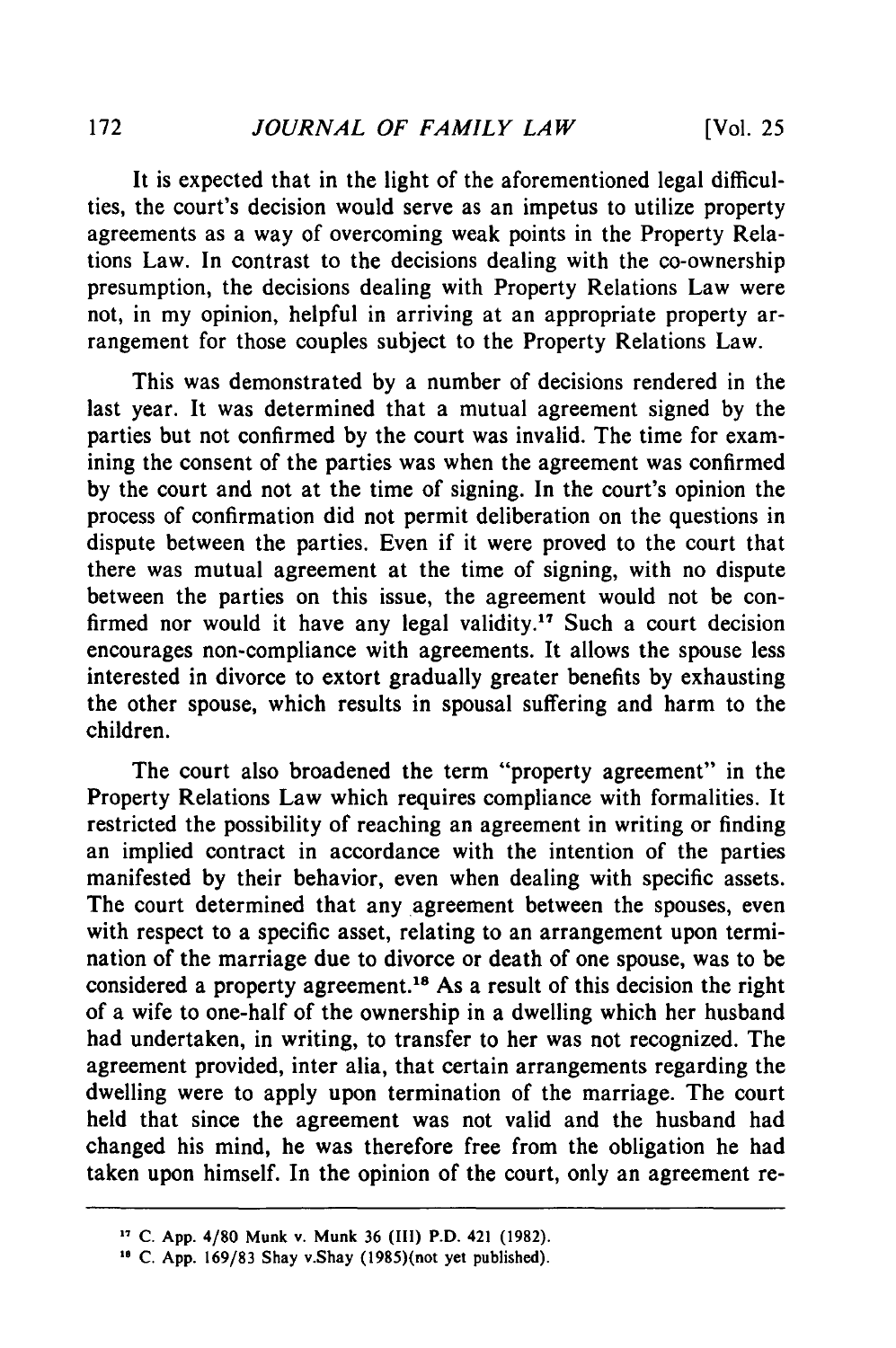#### *ISRAEL*

lating to current matters, to the course of the marriage or to a regular transaction, not in any way connected with an arrangement upon termination of the marriage, was an ordinary agreement which did not require that the spouses take any formal proceedings.<sup>19</sup>

Such decisions inject an excessive level of formality into family life and put the party who is financially weaker, and therefore in a poorer bargaining position, at a disadvantage. Since her power to fulfill a formal agreement is restricted, the wife is put in an unfavorable position if she is the one wishing to dissolve the marriage. Consequently, her ability to dissolve the marriage is influenced by considerations which are irrelevant and undesirable. The parties might have relied on an agreement they considered binding and in the course of the marriage may have made certain financial and property arrangements which were irrevocable. The spouse who changed his mind is thus able to escape his undertakings while making a double profit at the other's expense. On one hand he has benefited from the arrangements already made, and on the other hand he is exempt from the obligations he himself has undertaken. The tendency to excessive formality has gone so far that a change in a property agreement between the spouses after divorce (if they signed the agreement during the course of the marriage or for the purposes of divorce) also required, in the opinion of the court, the complete fulfillment of all the formalities.<sup>20</sup>

Also the court determined that one cannot even obtain a declaratory judgment on the right to a balancing of resources prior to the time stipulated for the realization of the right, namely, dissolution of the marriage or the death of one spouse.<sup>21</sup> Notwithstanding this narrow interpretation by the court, there are three factors which help to overcome the weakness in the law. One, which is limited and stems from the provision in the law, entitles the court to take measures to protect any future right of a spouse under a property agreement or resourcesbalancing arrangement.<sup>22</sup>

**<sup>19</sup> C.** App. 490/77 Natzia v. Natzia **32 (11)** P.D. **621 (1979).**

**<sup>1,</sup> C.** App. 419/84 Tuchmintz v. Carmel **39 (1)** P.D. **287 (1985).**

<sup>&</sup>lt;sup>21</sup> R. App. 421/85 Haddad v. Haddad (1985)(not yet published).

The Law, § **11:**

Where one of the spouses has done or may reasonably be feared to be about to do an act calculated to defeat any right or future right of the other under a property agreement or resources-balancing arrangement, the civil or religious court may, on the application of the other, take measures to protect that right.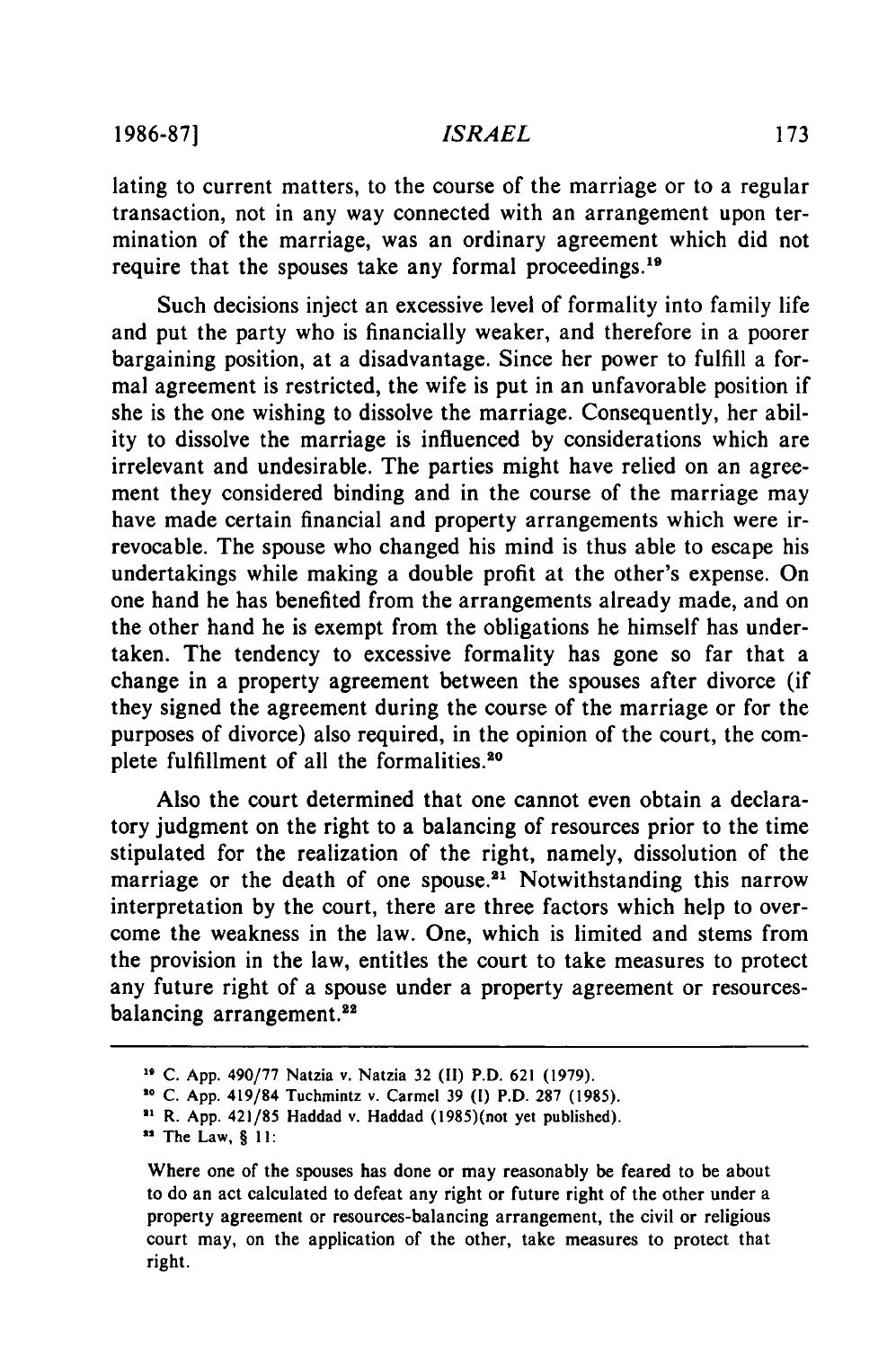The second factor has arisen from the decisions of the Supreme Court. The court deviated from the strict formality required for confirmation of the property agreement where the agreement had already been executed. In such an instance, the court held that both parties were estopped from raising the lack of formality as a means of placing themselves in their respective positions before the agreement was executed. The court relied on section 39 of the Contracts (General Part) Law 5733-1973, which provides that a right shall be fulfilled and exercised in good faith. The claim of a lack of formality at such a late stage would not be heard since such a claim was contrary to the obligation of fulfillment in good faith.

The third factor was developed by the District Courts. These courts decided that where assets were registered jointly in the names of both spouses, they would be divided in accordance with the laws of property.<sup>23</sup> Consequently, it was not necessary to wait for the termination of the marriage to divide these joint assets. With respect to part of the property, at least the party who refused to divorce his spouse could not profit from the consequences of his own refusal.

## III. **COHABITANTS**

Beyond rights conferred **by** legislation, the tendency has continued among the judiciary to increase the rights of cohabitants. For many years there has been a determined effort by the courts to improve the legal situation of cohabitants. This has been manifested in two ways: granting to cohabitants rights similar to those granted to spouses and a less restricted interpretation of the qualifications required to be considered a cohabitant. In the previous survey<sup>24</sup> I pointed out that the Supreme Court had determined that the co-ownership presumption applied in the case of cohabitants.

It was determined recently, however, that cohabitants were not included in the term "spouse" in the Spouses (Property Relations) Law. Consequently, cohabitants are not entitled to the rights granted to spouses by the Law. But these decisions do not really diminish their rights. The property arrangement which applies to cohabitants, even those who commenced cohabiting after 1974, is the co-ownership presumption. Commenting on the defects under the arrangements provided

**<sup>&#</sup>x27;1 R. App. (T.A.) 1809/82 Peperman v. Peperman (1983) 2** P.M. **338; C. App. (Ha.) 222/ 84 Eilon v. Eilon (1985) 1 P.M. 406.**

**<sup>24</sup>A. Rosen Zvi, supra note 1, at 89.**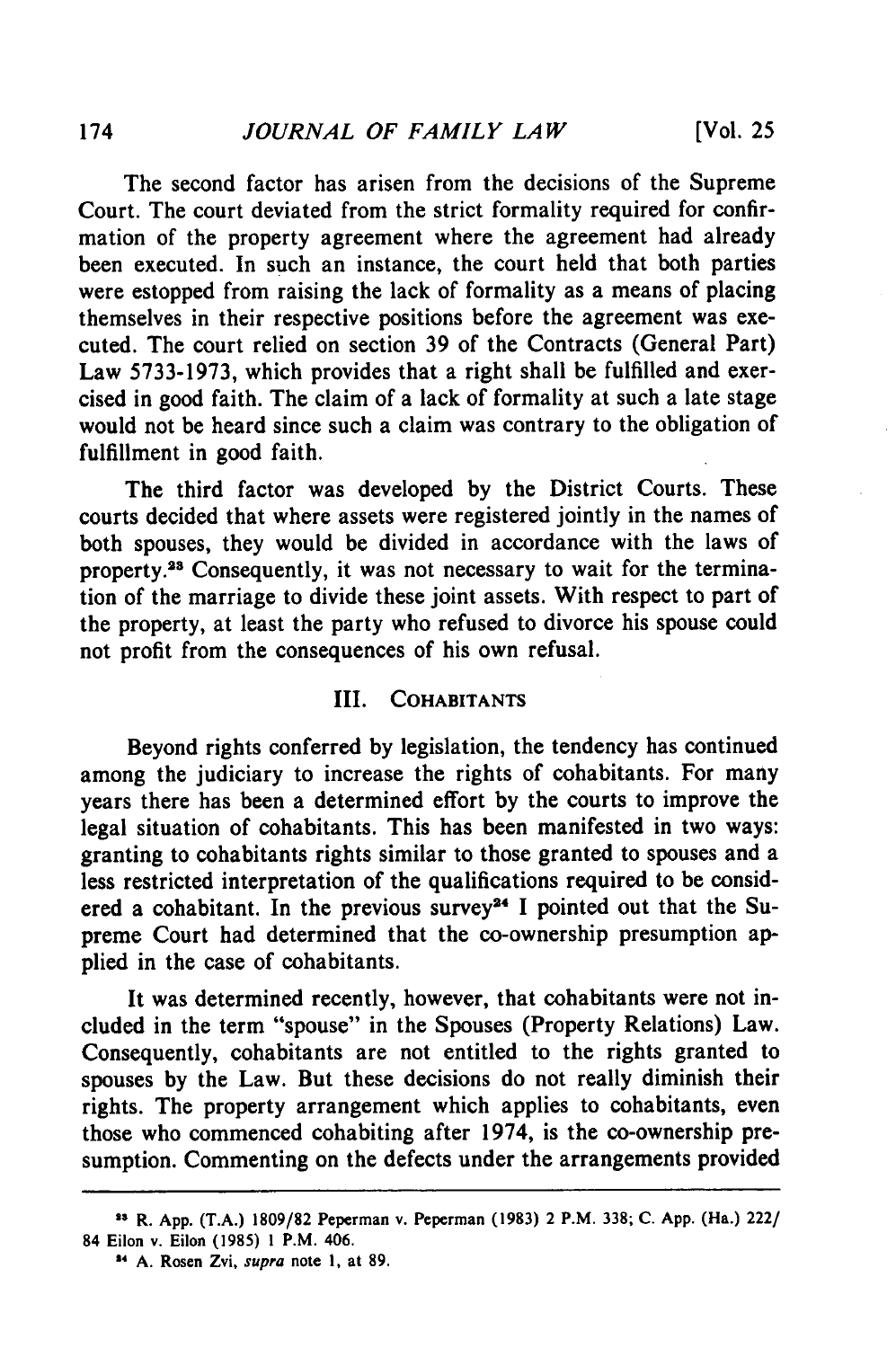### *ISRAEL*

in the Spouses (Property Relations) Law the court stated that "the situation of a female cohabitant under the co-ownership presumption is better than that of a married woman under the Spouses (Property Relations) Law."28

These court decisions, holding the term "spouse" not to include a cohabitant unless an express provision indicates otherwise,<sup>26</sup> appear to diminish the cohabitants' rights. Though the details of the arrangements and the extent of the rights of spouses and cohabitants are not identical, there is a fundamental sameness in the *kind* of rights granted. Even here, however, the identity is not absolute. Thus, for example, the approach maintaining that neither of the cohabitants is entitled to alimony when the relationship is severed still governs, save in the case of an express agreement. But the court expressed a willingness to re-examine this rule in the future and indicated that in order to impose such an obligation upon one cohabitant toward his companion the theory of implied contract would be sufficient.

With respect to the Succession Law, 5725-1965, the Supreme Court decisively extended the scope for determining those who are entitled to be considered cohabitants. The Succession Law granted to cohabitants the right of succession according to law and a right to maintenance out of the estate. In the past the conditions necessary to be considered a cohabitant were determined on an *objective* basis. Two principal elements were required, (1) living together as husband and wife (2) in a common household.<sup>27</sup> Recently, the Supreme Court determined that one should not seek and concretize strict objective criteria in order to establish the required conditions.28 In each instance, the Court noted, it is necessary to examine the circumstances in terms of the overall relationship and to determine, in the course of this examination, the different components and characteristics. In addition, the court stated that an examination "of the relationship between those parties who are not married must be determined according to subjective criteria, namely: how did the man and the woman view their overall relationship; can one say that the deceased considered the woman who survived him to be his heir."<sup>29</sup> Such a wide interpretation is com-

**<sup>&</sup>quot; C. App. 640/82,** *supra* **note 13, at 686.**

**<sup>&</sup>quot; C. App.** 640/82, *supra* note **13; H.C.J. 89/83** Levi v. Chairman of the Knesset Finance Committee **38 (11)** P.D. **488** (1984).

**<sup>&</sup>quot; C. App. 621/69** Nissim **v.** Yuster 24 **(I)** P.D. **617 (1970).**

<sup>28</sup>**C. App.** 79/83 Attorney General v. Shukrun **39 (II)** P.D. **690 (1985).**

**<sup>29</sup>***Id.* at 694.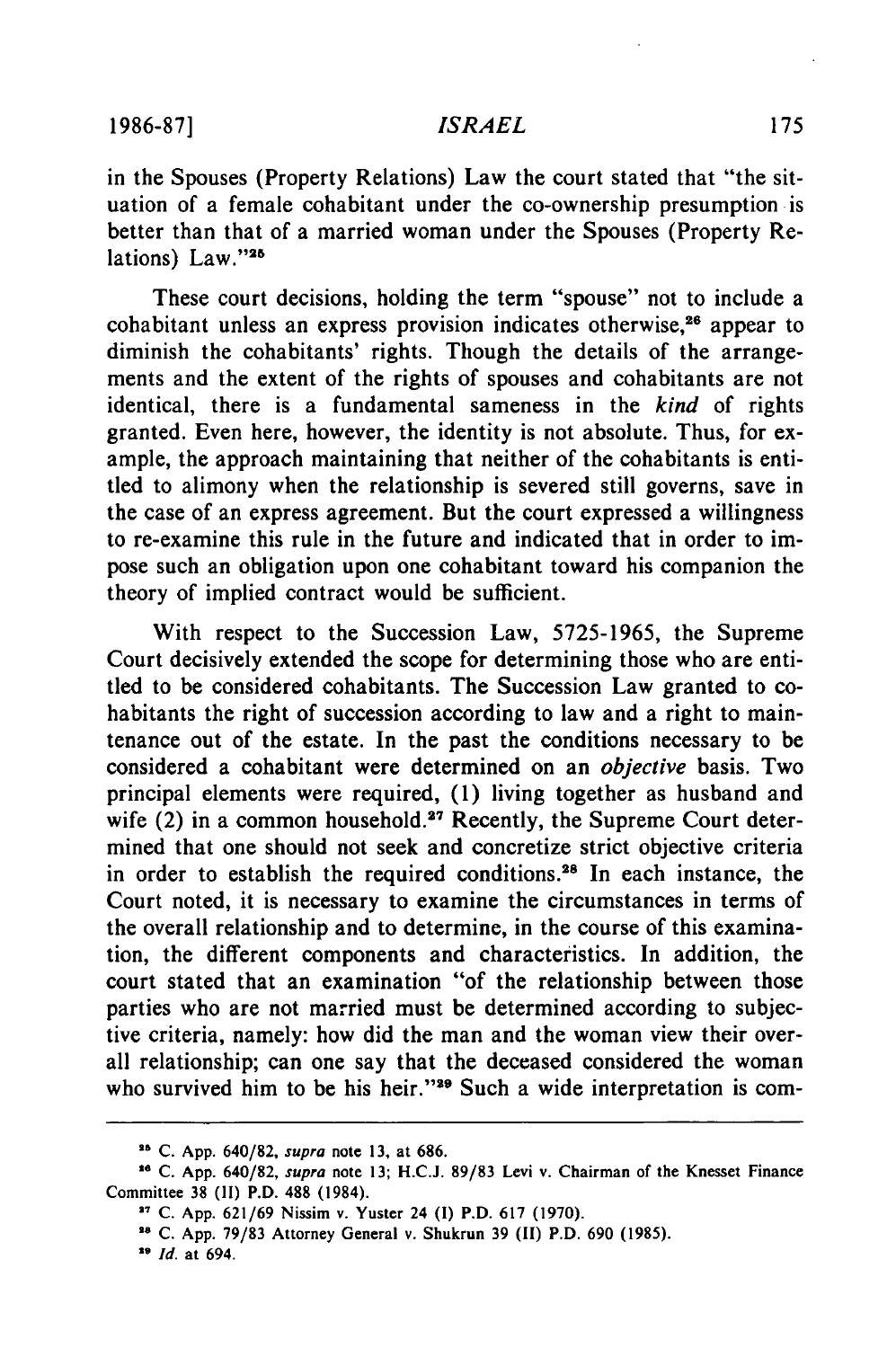bined with a previous interpretation, where it was held that it was not necessary that the public should consider cohabitants to be a married couple in order for them to be granted the legal rights of cohabitants.<sup>30</sup>

Recently the Succession Law was amended and the right of succession of a spouse was increased. In addition to his increased share of the succession, the spouse is now entitled to the deceased's interest in the spousal residence if they have been married at least three years prior to the death.<sup>31</sup> Although the matter has not yet been judicially decided, it has been pointed out that this three-year stipulation excludes cohabitants from those entitled to inherit the dwelling. It seems to me, however, that cohabitants must be entitled to this portion of the inheritance since the intent of the legislature was to equate the rights of a cohabitant to inherit by law with the rights of a spouse.

The legislature's goal can only be realized if the term "married for three years," with respect to cohabitants, is interpreted to mean that they have fulfilled the conditions necessary to be considered cohabitants for three years. Since the basis on which parties are considered to be cohabitants is subjective, defining the exact period during which this condition has been fulfilled is likely to become problematic. However, such a difficulty with proof will not be sufficient to influence the interpretation of the law and thus deprive cohabitants of their rights. In my opinion, an interpretation which excludes cohabitants from those entitled to inherit the dwelling contradicts the intent of the legislature. Indeed, the chairman of the Constitutional and Legislative Committee of the Knesset explicitly emphasized that the intent was to enable cohabitants, as well as spouses, to inherit the dwelling.

In Israel, increasing the rights of cohabitants is one of the ways in which the legal system contends with the deviations from freedom of marriage which the religious law has imposed on Family Law. This contention is also manifested in the recognition, for certain purposes, of private marriages<sup>32</sup> between persons who, according to the religious law, are forbidden to marry. Since there is no legal way for such persons to marry, the civil-secular law grants recognition of the marriage on the condition that, despite the religious *prohibition,* the marriage was considered valid according to religious law. In the past, Adminis-

**<sup>80</sup>C. App. 481/73** Rosenberg v. Shtasel **29 (I)** P.D. **505 (1975).**

<sup>&</sup>lt;sup>31</sup> When the spouse inherits together with brothers of the deceased and their descendents or with the grandparents of the deceased.

<sup>&</sup>lt;sup>32</sup> Marriage celebrated unofficially at a private ceremony.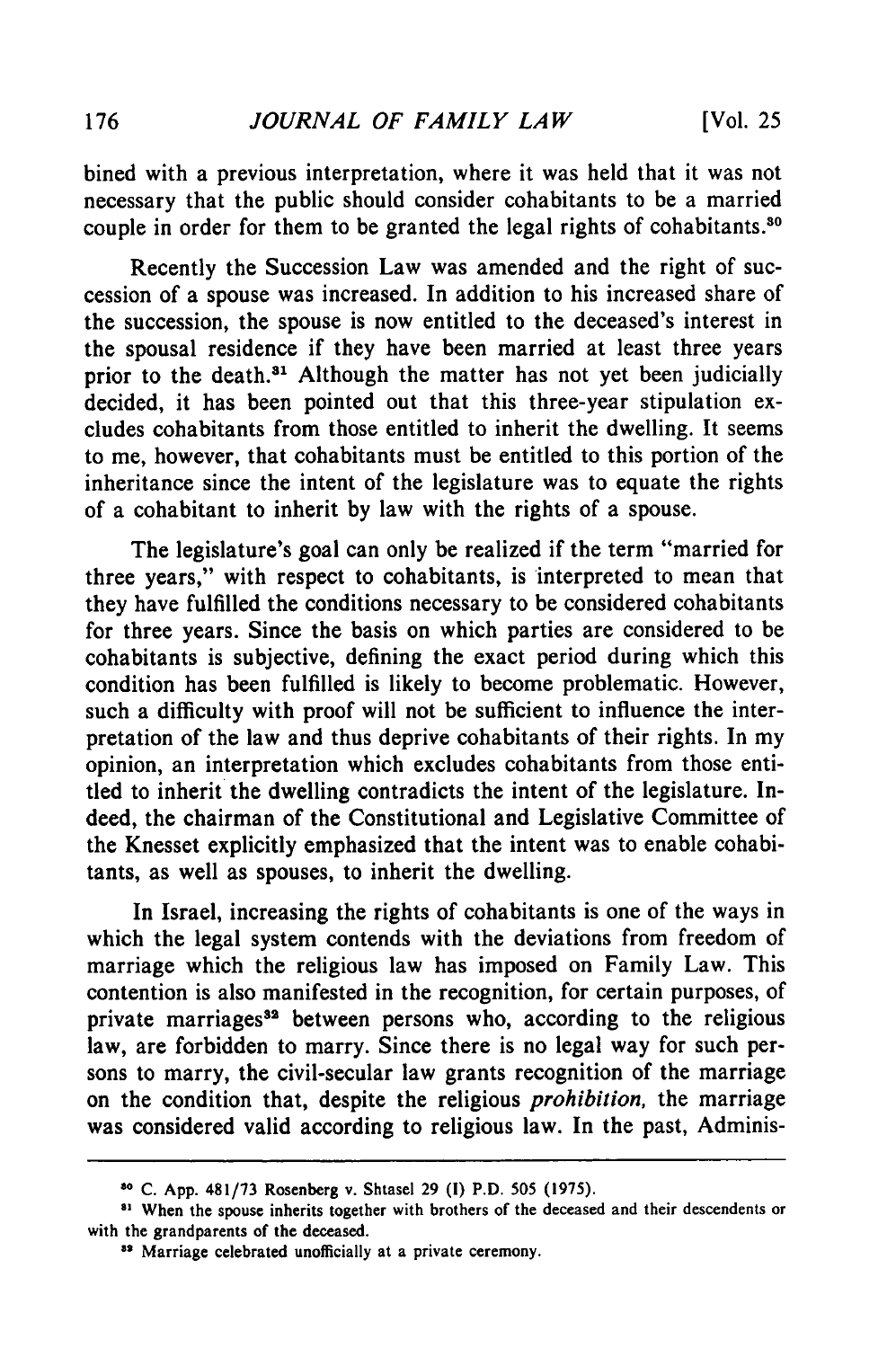**1986-87]**

#### *ISRAEL*

trative Law was used to force the Ministry of the Interior to register such persons, who had celebrated a private marriage, as persons legally married.<sup>33</sup> By registration as married in the registration of inhabitants they effectively benefited from most of the rights which are obtainable on presentation of an official certificate of marriage. The Supreme Court indirectly extended the recognition of this status for such couples." ' By using in this instance the Laws of Evidence, the Supreme Court determined that such a couple may, even before being registered as married, enter into a property agreement pursuant to the Spouses (Property Relations) Law. They will be considered as "spouses" as that term is defined in the law. The Court left open the question of whether other provisions of the law, such as balancing of resources, would apply to such a couple.

## IV. **THE SPOUSE'S** INHERITANCE

In the last year, the Succession Law<sup>35</sup> was amended with the declared intent of improving the benefits of the surviving spouse. **By** virtue of the amendment the share of the spouse will never be less than half the estate. Before the amendment, however, the spouse's share was reduced to one quarter in two instances: **(1)** when the spouse inherited together with the deceased's children of a previous marriage and (2) when *either* the whole or majority property value of the spouses was in their common ownership *or* if upon the death of one of them, the survivor was entitled to half of the combined value of the whole or majority of property value, whether **by** operation of law or agreement between them, *and* the spouse inherited together with the children of the deceased or his parents. These provisions have been changed.

The amendment provides that the spouse's share of the succession will not be diminished even if the spouse is entitled to half of the deceased's property **by** virtue of the laws of marriage and is worthy of special mention. With the adoption of this amendment the spouse is entitled to both rights in a cumulative manner; there are no adjustments between a marital property arrangement and the rights under the Succession Law. This situation remains problematic: where the surviving spouse has an obligation to transfer money or property to the

**<sup>&</sup>quot; H.C.J. 80/63** Gurfinkel v. Minister of **the** Interior **17** P.D. 2048 **(1965); H.C.J. 51/69** Rodnitzki v. **The** High Rabbinical **Court** of Appeal P.D. **24 (1) 704 (1971).**

**C. App.** 640/82, supra note **13.**

Succession Law (Amendment **No. 7) 5745-1985.**